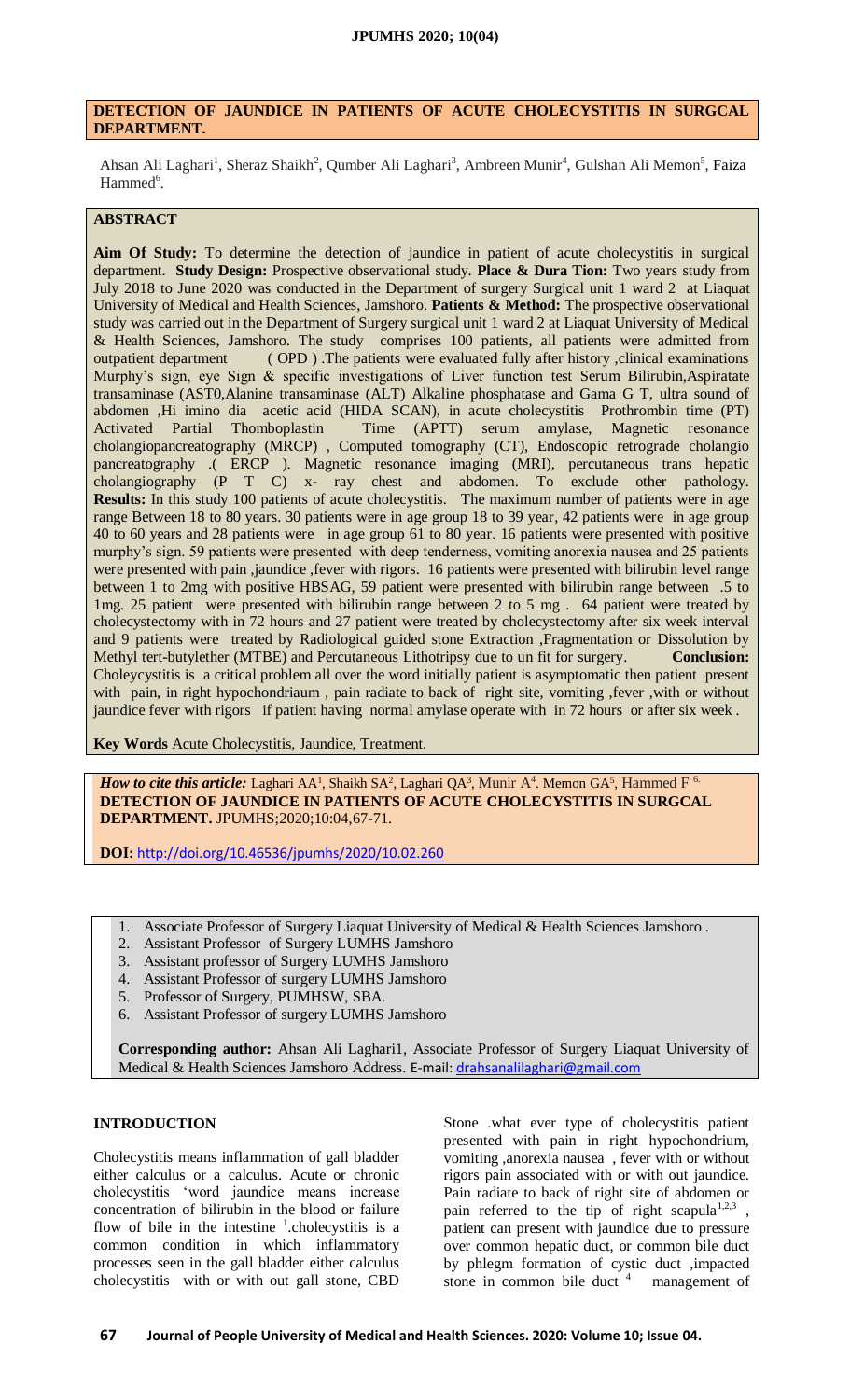acute cholecystitis is depend on history, clinical examination ,investigations and treatment options of acute cholecystitis ,patient of cholecystitis typical give history of pain developed after eating of fatty foods, on abdominal examination tenderness present in right hypochondrium along with murphyes signs positive.<sup>5,6,7,8</sup> investigation of cholycystitis specific investigations of of Liver function test (LFT) serum Bilirubin, Aspartate transaminase (AST0,Alanine transaminase (ALT) Alkaline phosphatase and Gama G T, ultra sound of abdomen ,Hi iminodia acetic acid (HIDA SCAN), in acute cholecystitis li Prothrombin time (PT), Activated Partial Thomboplastin Time (APTT) serum amylase, ultra sound of abdomen<sup>9</sup>, Hi iminodiacetic acid (HIDA SCAN), for diagnosis of acute chole for detection of function of gall bladder or not ,liver function test (LFT) for detection of jaundice in patient of acute cholycystitis .<sup>6</sup> HBSAG,HCV SCAN, HIV, AND COVID 19 . International normalized ratio (INR) disturb ,serum electrolyte ,blood urea, sugar ,serum creatinine some time difficult to differentiated other gall bladder pathology may be need of some other investigation proper reach to final diagnosis and exclude the cause of obstructed jaundice by magnetic resonance cholangio pancreatography (MRCP), computed tomography (CT) endoscopic retrograde cholangio pancreatography .( ERCP). Magnetic resonance imaging (MRI), percutaneous trans hepatic cholangiography ( $\overline{P} \overline{C}$ ), X-ray chest an abdomen for exclude other pathology.  $10,11,12$ some times ascending infection seen in common bile duct. Patients present with Charcot trade pain , jaundice fever with rigors  $1$ . Patient of acute choleycystitis presented with sign and symptoms of .sever pain in right hypochondrium anorexia ,nausea, vomiting ,fever with chills needs emergency admission . Reassure the patient pass wide bore iv cannula no 16or 18, give iv crystalloid fluid, antibiotics, analgesic, catheterize the patient to measure urine out put. simultaneously send liver function test serum bilirubin ,ALT ,AST Alkaline phosphatase and Gama G T, if bilirubin level raised try to correct it  $13,14$ . Avoid complication of acute cholecystitis such as phelgma formation ,mucocele ,empyema, gangrene,<sup>15</sup> perforation of Gallbladder ,peritonitis, intestinal obstruction septicemia  $, SIRS, MODS$  and MODF.<sup>1</sup> If patient is stable take cardiac and anesthesia fitness was done then treat according cause cholelithiasis, or  $choledocholithiasis<sup>16,17</sup>$ . Then do open or laparoscopic cholecystectomy with in  $72$  hours<sup>18</sup>. if patient is un stable then do interval open or laparoscopic cholecystectomy after six weeks <sup>19</sup> .Unfit patient can be manage by Radiological guided stone Extraction ,Fragmentation or Dissolution by Methyl tert-butylether (MTBE) Percutanous Lithotripsy<sup>1</sup>

## **PATIENTS & METHODS**

It was a Prospective observational study carried out of department of surgery surgical unit 1 ward 2 at Liaquat University of Medical & Health Sciences, Jamshoro from July 2018 to June 2020.

The study comprises 100 patients. All were admitted from out patient department (OPD) The patients were evaluated fully after history ,clinical examinations Murphy's sign, eye Signs & specific investigations of of Liver function test Serum Bilirubin, Aspartate transaminase (AST0,Alanine transaminase (ALT) Alkaline phosphatase and Gama G T, Prothrombin time (PT) Activated Partial Thomboplastin Time (APTT), serum amylase, ultra sound of abdomen ,Hi iminodiacetic acid (HIDA SCAN), in acute cholecystitis for detection of Gallbladder function , Magnetic resonance cholangio pancreatography (MRCP) , Computed tomography (CT) ,Endoscopic retrograde cholangio pancreatography .( ERCP). Magnetic resonance imaging (MRI), Per cutaneous Trans hepatic Cholangiography x- ray chest and abdomen. To exclude other pathology.

Evaluated patients were evaluated fully after history, clinical examinations & specific investigations were recorded on a Performa designed for the study.

Statistical package for social sciences (SPSS) version 10 was used for statistical analysis of the data.

## **RESULTS**

This was a hospital based case series study of 100 patients, The maximum number of patients were in age range between 18 to 80 years. 30 patients were in age group 18 to 39 year, 42 patients were in age group 40 to 60 years and 28 patients were in age group 61 to 80 year. (Table 1) .16 patients were presented with positive murphy's sign. 59 patients were presented with deep tenderness, vomiting anorexia nausea and 25 patients were presented with pain ,jaundice ,fever with rigors. (Table 2 ). 16 patients were presented with bilirubin range between 1 to 2mg with positive HBSAG .59 patients were presented with bilirubin range between .5 to 1mg. 25 patients presented with bilirubin range between 2 to 5 mg .( Table 3) .64 patient were treated by cholecystectomy with in 72 hours and 27 patient were treated by cholecystectomy after 6 weeks interval and 9 patients were treated by Radiological guided stone Extraction ,Fragmentation or Dissolution by Methyl tertbutyl ether (MTBE) and Percutaneous Lithotripsy due to un fit for surgery<sup>1</sup>. (Table 1V).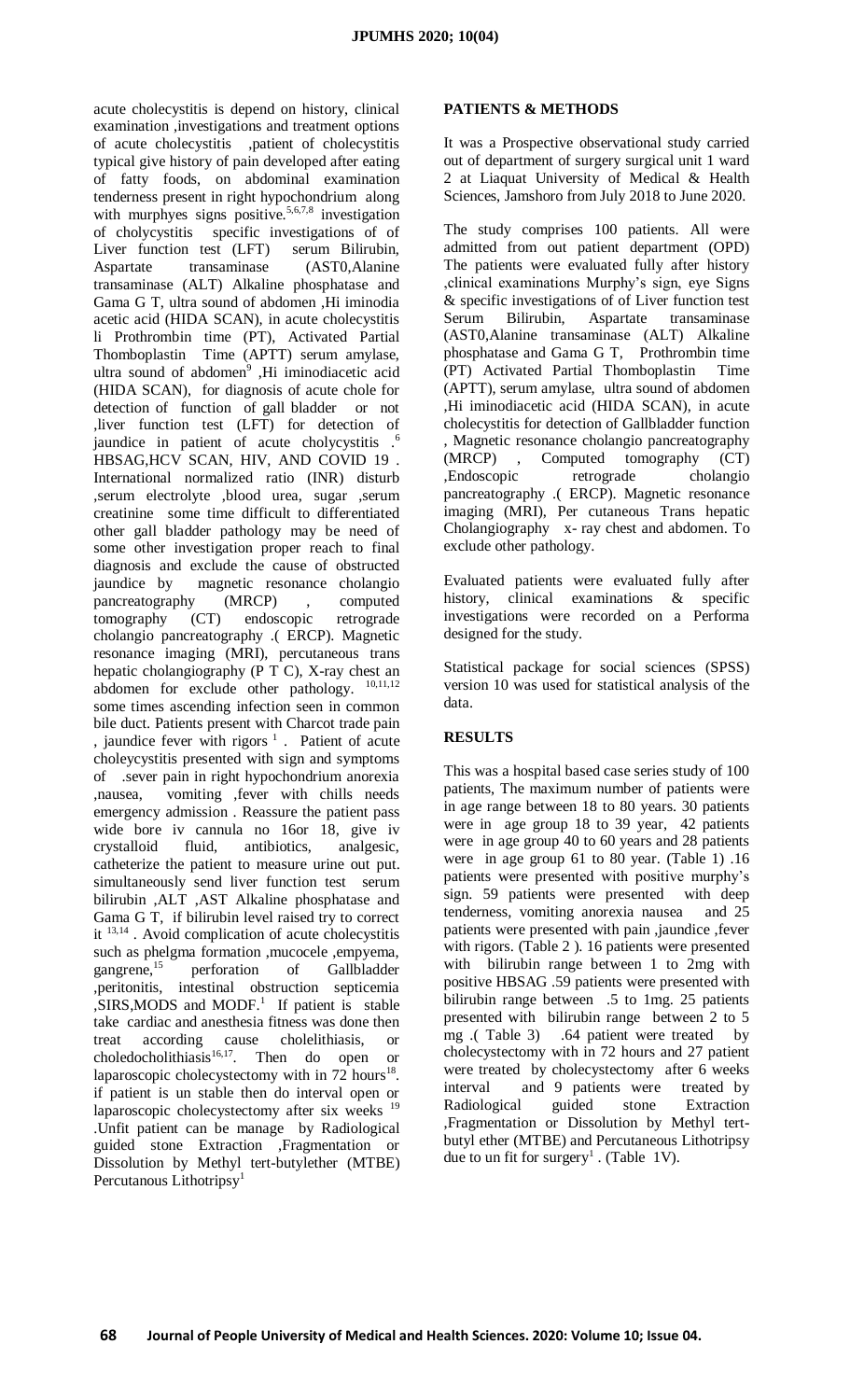| Table 1; Age Distribution of Patient n=100 |                       |             |  |  |
|--------------------------------------------|-----------------------|-------------|--|--|
| Age                                        | <b>No of Patients</b> | Percentage% |  |  |
| 18 to 39 year                              | 30                    | 30.0%       |  |  |
| 40 to 60 year                              | 42                    | 42.0%       |  |  |
| 61 to 80 year                              | 28                    | 28.0%       |  |  |

| Table 2: Clinical Presentation With Sign And Symptoms n=100                      |    |              |  |  |
|----------------------------------------------------------------------------------|----|--------------|--|--|
| With Sign $\&$ No of Patients<br><b>Clinical Presentation</b><br><b>Symptoms</b> |    | Percentage % |  |  |
| Pain with Murphy's sign positive                                                 | 16 | 16.0%        |  |  |
| Pain, vomiting, anorexia and jaundice                                            | 59 | 59.0%        |  |  |
| Pain , Jaundice, fever with rigors                                               | 25 | 25.0%        |  |  |

| Table 3: Liver Function Test Level Of Serum Bilirubin n=100 |                       |             |  |  |
|-------------------------------------------------------------|-----------------------|-------------|--|--|
| <b>SERUM BILURUBIN</b>                                      | <b>No of patients</b> | Percentage% |  |  |
| 1 to 2 mg                                                   | <b>16</b>             | 16.0%       |  |  |
| $0.5$ to 1mg                                                | 59                    | 59.0%       |  |  |
| $2$ to 5 mg                                                 | 25                    | 25.0%       |  |  |

| <b>Table 4: Treatment Options n=100</b>                                                                                                               |                       |              |  |  |
|-------------------------------------------------------------------------------------------------------------------------------------------------------|-----------------------|--------------|--|--|
| <b>Treatment Options</b>                                                                                                                              | <b>No of Patients</b> | Percentage % |  |  |
| Cholecystectomy within 72 Hours                                                                                                                       | 64                    | 64.0%        |  |  |
| Cholecystectomy after Six week                                                                                                                        | 27                    | 27.0%        |  |  |
| by Radiological guided stone Extraction<br>Treated<br>, Fragmentation or Dissolution by Methyl tert-butyl ether<br>(MTBE) and Percutanous Lithotripsy | $\sqrt{0}$            | 9.0%         |  |  |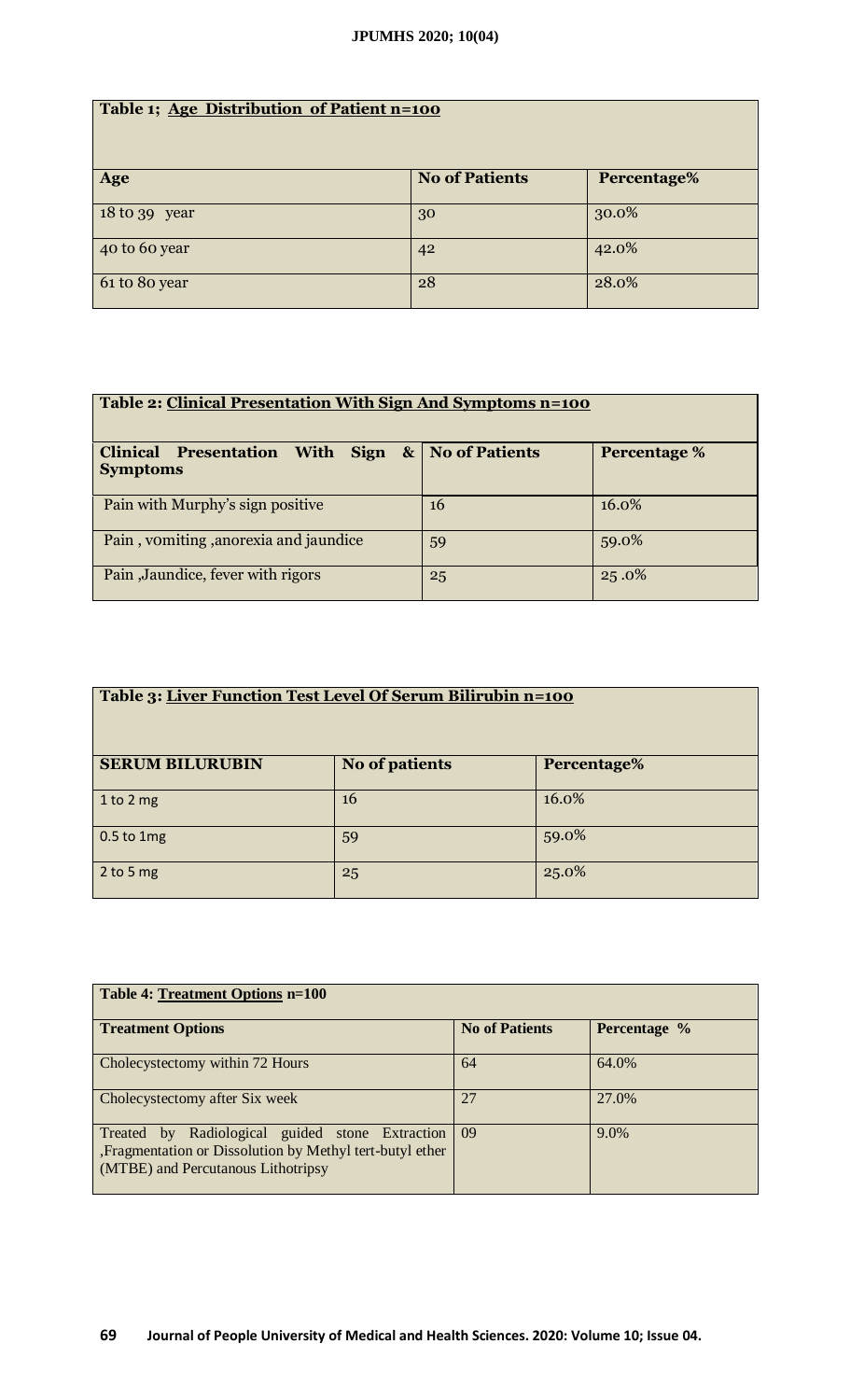#### **DISCUSSION**

Word jaundice means yellowish discoloration of skin, sclera. mucous membrane due to increased concentration of bilirubin in the blood or failure flow of bile in the intestine. Cholecystitis means

inflammation of gall bladder either acute or chronic in acute inflammation patient presented with sever pain in right hypochondrium with anorexia, nausea, vomiting ,fever with rigors associated with jaundice . cholecystitis may be calculus or acal culus symptoms aggravated after eating fatty foods acute cholecystitits patient presented complications are phelgmana formation, mucocele ,empyema ,gangrene, perforation and peritonitis some time patient presented with jaundice.

Serraltta AS, Bueno R, Planells MR et all.<sup>18</sup> In his study showed. Laparoscopic cholecystectomy for early cholecysistitis , Lau H,Lo CY Patil NG.et all.<sup>19</sup> In his study showed early versus delayed interval laparoscopic cholecystectomy for acute cholecystitis. Kassem A A, Fikry A,Shahin D et all.<sup>20</sup> In his study showed mild elevation of total

bilirubin 0.8 to 207 mg .In gangrenous cholecytitis1.48mg .Total bilirubin after cholecystectomy 1.35 mg Padda MS, Singh SJ , Tang  $SI$  et all.<sup>21</sup> In his study showed sign and symptoms right upper quadrant pain and tender ness ,fever chills nausea and vomiting ,Chenwang and his collagenous.<sup>22</sup> In his study showed elevated level of aminotransferase level and bilirubin levels ,231 patient who had an acute calculus cholecystitis If the bilirubin is elevated and there is a dilated CBD on US, there is controversy in the literature as to the best test for workup, MRCP or ERCP<sup>21</sup>

Aim of this study detection of jaundice in patient of acute cholecystitis. In this study 100 patients was observed. The maximum number of patients were in age range between 18 to 80 years. 30 patients were presented in age group 18 to 39 year, 42 patients were presented in age group 40 to 60 years and 28 patients were presented in age group 61 to 80 year. .16 patients were presented with positive murphy's sign. 59 patients were presented with deep tenderness ,vomiting anorexia nausea and 25 patients were presented with pain ,jaundice ,fever with rigors. . 16 patients were presented with bilirubin range between 1 to 2mg with positive HBSAG .59 patients were presented with bilirubin range between .5 to 1mg. 25 patients presented with bilirubin range between 2 to 5 mg. . .64 patient were treated by cholecystectomy with in 72 hours and 27 patient were treated by cholecystectomy after 6 weeks and 9 patients were treated by Radiological guided stone Extraction ,Fragmentation or Dissolution by Methyl tert-butyl ether (MTBE) and Percutaneous Lithotripsy due to unfit for surgery. . **CONCLUSION**

Cholecystitis is a common problem all over the word patient can present with long standing a symptomatic if developed symptom after eating

fatty foods patient can present with sever pain in right hypocondriam with vomiting, anorexia, nausea , fever with chills and jaundice .jaundice detected clinically as well as with help of lab investigation Liver function test mainly bilirubin .after optimization patients treated by cholecystectomy either open or laparoscopic cholecystectomy .

**ETHICS APPROVAL:** The ERC gave ethical review approval

**CONSENT TO PARTICIPATE:** written and verbal consent was taken from subjects and next of kin

**FUNDING:** The work was not financially supported by any organization. The entire expense was taken by the authors

**ACKNOWLEDGEMENTS:** We would like to thank the all contributors and staff and other persons for providing useful information.

**AUTHORS' CONTRIBUTIONS:** All persons who meet authorship criteria are listed as authors, and all authors certify that they have participated in the work to take public responsibility of this manuscript. All authors read and approved the final manuscript.

**CONFLICT OF INTEREST:** No competing interest declared.

#### **REFERENCES:**

- 1. Cuschieri A, Giles SR, Moosa AR. Patient undergoing emergency surgical operations In: Essential surgical practice 4<sup>th</sup> ed. Oxford Butterworths — Heineinann, 2000:375-451.
- 2. Hung LN, Le Huong NT, Thuy An NT. Jaundice in Adult in-Patients at a Tertiary General Hospital. Journal of Biosciences and Medicines 2015;03:1-11.
- 3. Molvar C, Glaenzer B. Choledocholithiasis: Evaluation, Treatment, and Outcomes. Semin Intervent Radiol 2016;33:268-76.
- 4. Manning A, Frazee R, Abernathy S, et al. Protocol-Driven Management of Suspected Common Ducts Stones. J Am Coll Surg 2017;224:645-4.
- 5. Bjornsson E, Ismael S, Nejdet S, Kilander A. Severe jaundice in Sweden in the new millennium: causes,investigations, treatment and prognosis. Scand J Gastroenterol 2003;38:86-94.
- 6. Friedman LS. Chapter 16: Liver, Biliary Tract, & Pancreas Disorders. In: Papadakis MA, McPhee SJ.
- 7. Rabow MW, eds. Current Medical Diagnosis & Treatment 2017. 56 ed. New York, NY: McGraw-Hill Education; 2017.
- 8. Siddique K, Ali Q, Mirza S, jamil A, et al .Evaluation of the Aetiological spectrum of